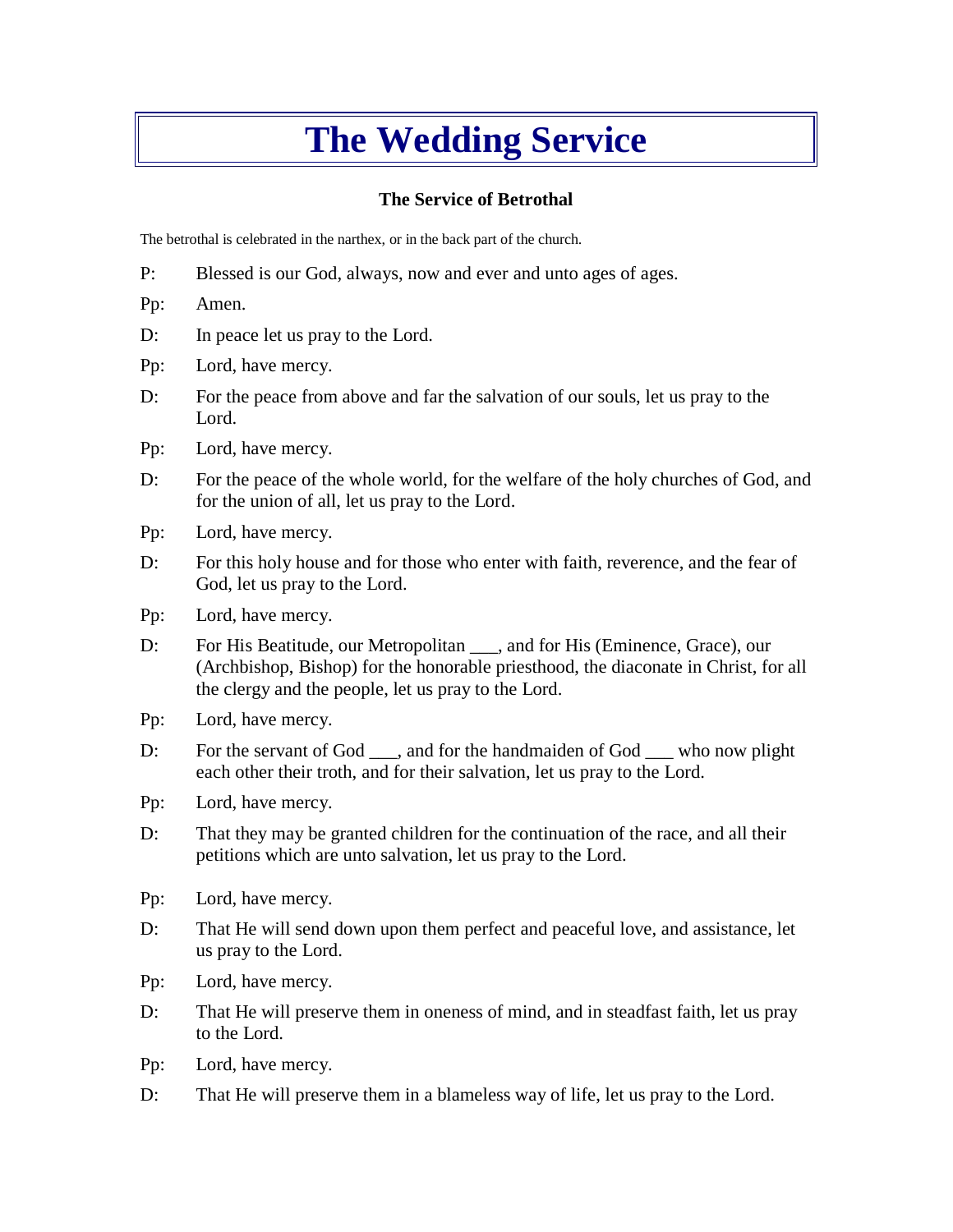- Pp: Lord, have mercy.
- D: That the Lord our God will grant to them an honorable marriage and a bed undefiled, let us pray to the Lord.
- Pp: Lord, have mercy.
- D: For our deliverance from all affliction, wrath, danger and necessity, let us pray to the Lord.
- Pp: Lord, have mercy.
- D: Help us, save us, have mercy on us, and keep us, O God, by Thy grace.
- Pp: Lord, have mercy.
- D: Commemorating our most holy, most pure, most blessed and glorious Lady Theotokos and ever-virgin Mary with all the saints, let us commend ourselves and each other, and all our life unto Christ our God.
- Pp: To Thee, O Lord.
- P: For Unto Thee are due all glory, honor, and worship: to the Father, and to the Son, and to the Holy Spirit, now and ever and unto ages of ages.
- Pp: Amen.
- P: O eternal God, who hast brought into unity those who were sundered, and hast ordained for them an indissoluble bond of love, who didst bless Isaac and Rebecca, and didst make them heirs of Thy promise: Bless also these Thy servants, and guiding them unto every good work.

For Thou art a good God and lovest mankind, and unto Thee we ascribe glory: to the Father, and to the Son, and to the Holy Spirit, now and ever and unto ages of ages.

- Pp: Amen.
- P: Peace be unto all.
- Pp: And to your spirit.
- D: Bow your heads unto the Lord.
- Pp: To Thee, O Lord.
- P: O Lord our God, who hast espoused the Church as a pure virgin from among the gentiles: Bless this betrothal, and unite and maintain these Thy servants in peace and oneness of mind.

For unto Thee are due all glory, honor, and worship: to the Father, and to the Son, and to the Holy Spirit, now and ever and unto ages of ages.

Pp: Amen.

Then taking the rings, the priest blesses the bridal pair, making the sign of the cross with the ring of the bride over the bridegroom, and with that of the bridegroom over the bride, saying to the man: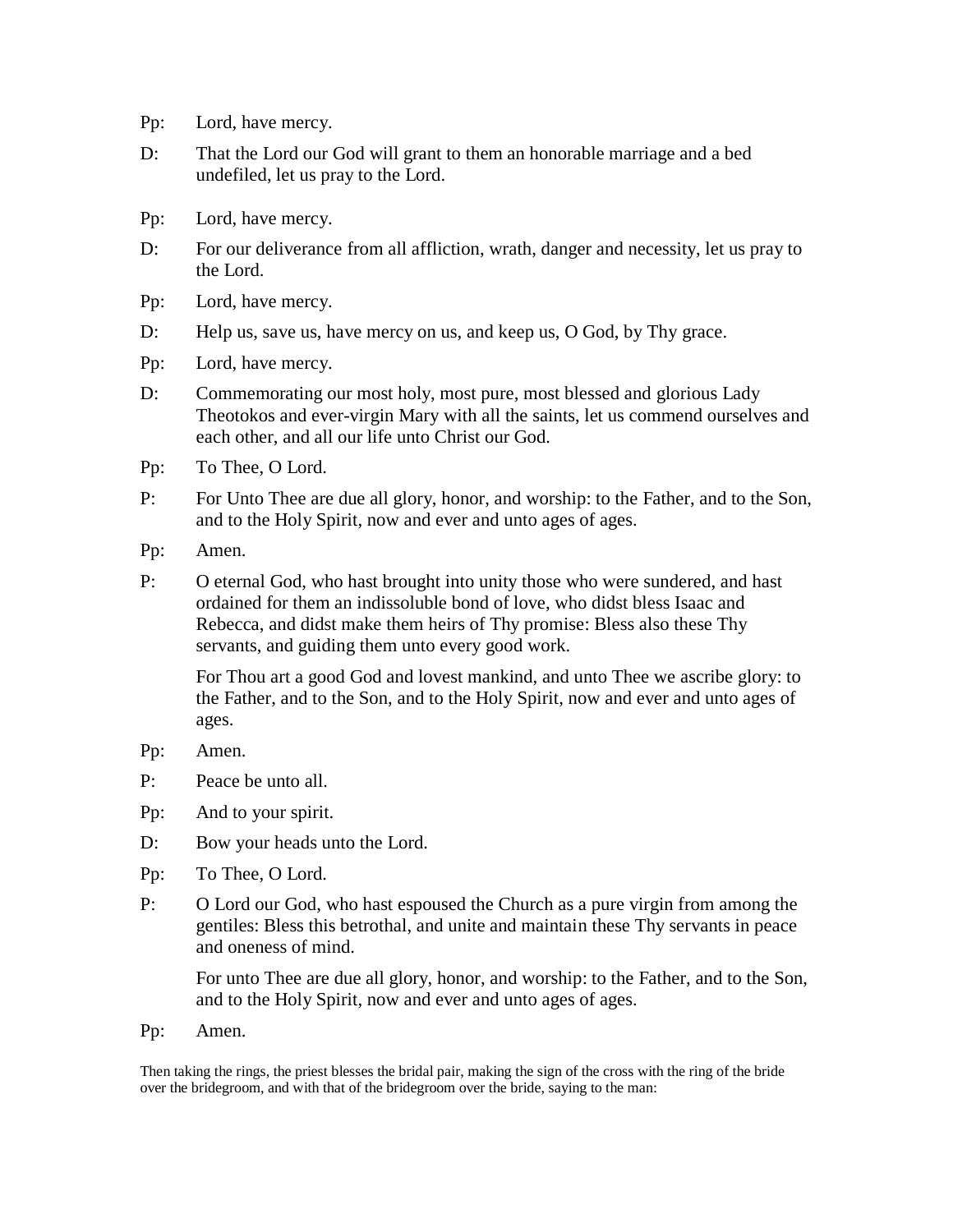P: The servant of God, is betrothed to the handmaiden of God, in the name of the Father, and of the Son, and of the Holy Spirit. Amen.

## And to the woman.

P: The handmaiden of God, \_\_\_, is betrothed to the servant of God, \_\_\_, in the name of the Father, and of the Son, and of the Holy Spirit. Amen.

And when he has said this to each of them three times, he places the rings on their right hands. Then the bridal pair exchanges the rings, and the priest says the following prayer:

- D: Let us pray to the Lord.
- Pp: Lord, have mercy.
- P: O Lord our God, who didst accompany the servant of the patriarch Abraham into Mesopotamia, when he was sent to espouse a wife for his lord Isaac, and who, by means of the drawing of water, didst reveal to him that he should betroth Rebecca: Do Thou, the same Lord, bless also the betrothal of these Thy servants, and  $\Box$ , and confirm the promise that they have made. Establish them in the holy union which is from Thee. For in the beginning Thou didst make them male and female, and by Thee the woman is joined unto the man as a helper and for the procreation of the human race. Therefore, O Lord our God, who hast sent forth Thy truth upon Thine inheritance, and Thy covenant unto Thy servants our fathers, Thine elect from generation to generation: Look upon Thy servant, \_\_\_, and Thy handmaiden, \_\_\_, and establish and make firm their betrothal, in faith and in oneness of mind, in truth and in love. For Thou, O Lord, hast declared that a pledge should be given and confirmed in all things. By a ring power was given to Joseph in Egypt; by a ring Daniel was glorified in the land of Babylon; by a ring the uprightness of Tamar was revealed; by a ring our heavenly Father showed His bounty upon His Son, for He said: Bring the fatted calf and kill it, and let us eat and make merry. By Thine own right hand, 0 Lord, Thou didst arm Moses in the Red Sea; by Thy true word the heavens were established, and the foundations of the earth were made firm; and the right hands of Thy servants also shall be blessed by Thy mighty word and by Thine upraised arm. Therefore, O Master, bless now this putting-on of rings with Thy heavenly blessing, and let Thine angel go before them all the days of their life.

For Thou art He that blesses and sanctifies all things, and unto Thee are due all glory, honor, and worship: to the Father, and to the Son, and to the Holy Spirit, now and ever and unto ages of ages.

Pp: Amen.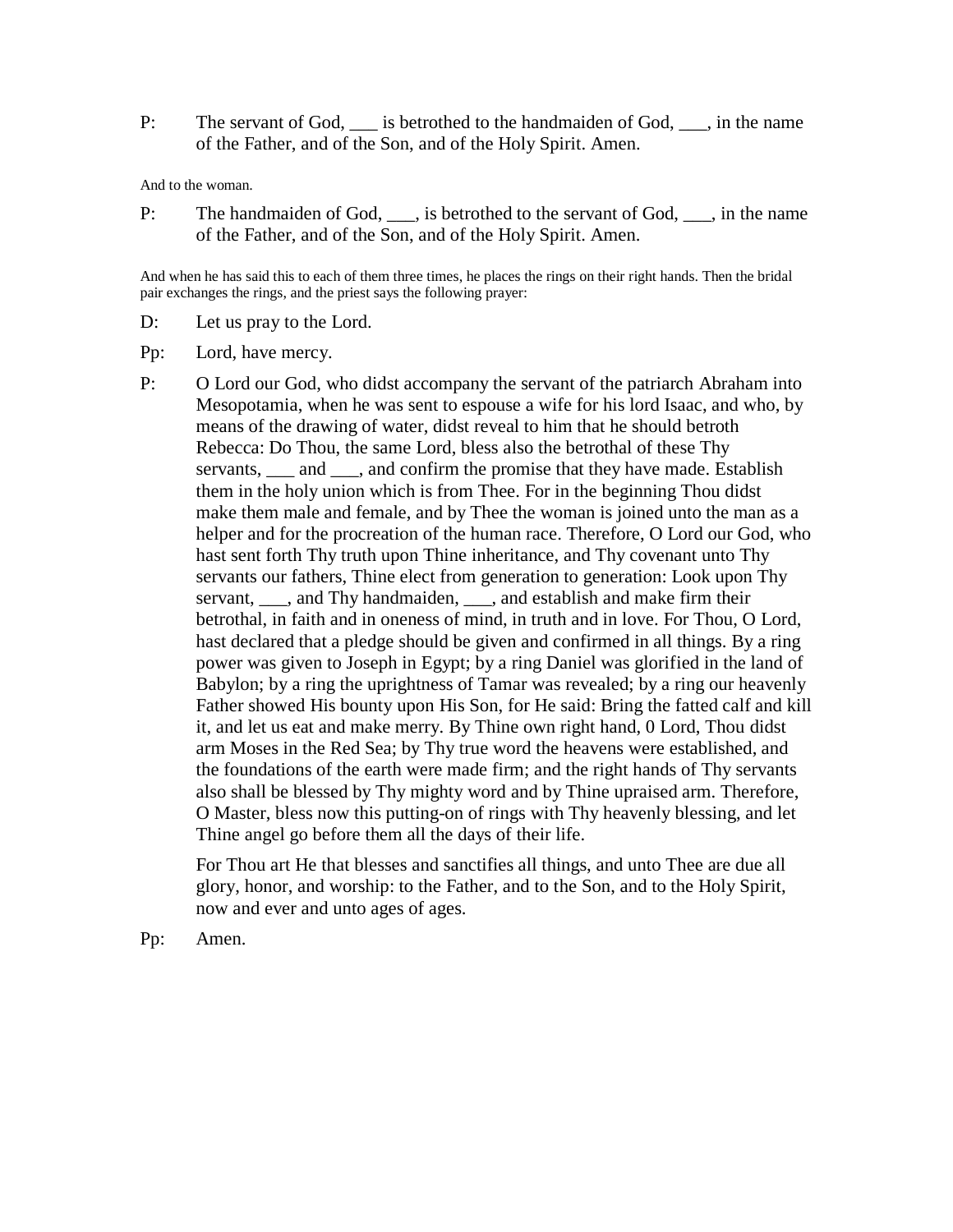## **The Service of Crowning**

The bridal couple, preceded by the Priest, moves in procession to the center of the church.

Priest and People:

Refrain: Glory to Thee, our God, glory to Tree!

Blessed is every one who fears the Lord, who walks in his ways!

You shall eat the fruit of the labor of your hands; you shall be happy, and it shall be well with you.

Your wife will be like a fruitful vine within your house;

Your children will be like olive shoots around your table.

Lo, thus shall the man be blessed who fears the Lord.

The Lord bless you from Zion!

May you see the prosperity of Jerusalem all the days of your life!

May you see your children's children! Peace be upon Israel! (Psalm 128)

An exhortation may follow. Then, according to Slavonic editions of the marriage service, the priest shall inquire of bridegroom:

P: Do you, have a good, free and unconstrained will and a firm intention to take as your wife this woman, \_\_\_, whom you see here before you?

Bridegroom: I have, reverend father.

P: Have you promised yourself to any other bride?

Bridegroom: I have not promised myself, reverend father.

And the priest, looking at the bride, shall ask her.

Do you, have a good, free and unconstrained will and a firm intention to take as your husband this man, whom you see here before you?

Bride: I have, reverend father.

| P: | Have you promised yourself to any other man?        |
|----|-----------------------------------------------------|
|    | Bride: I have not promised myself, reverend father. |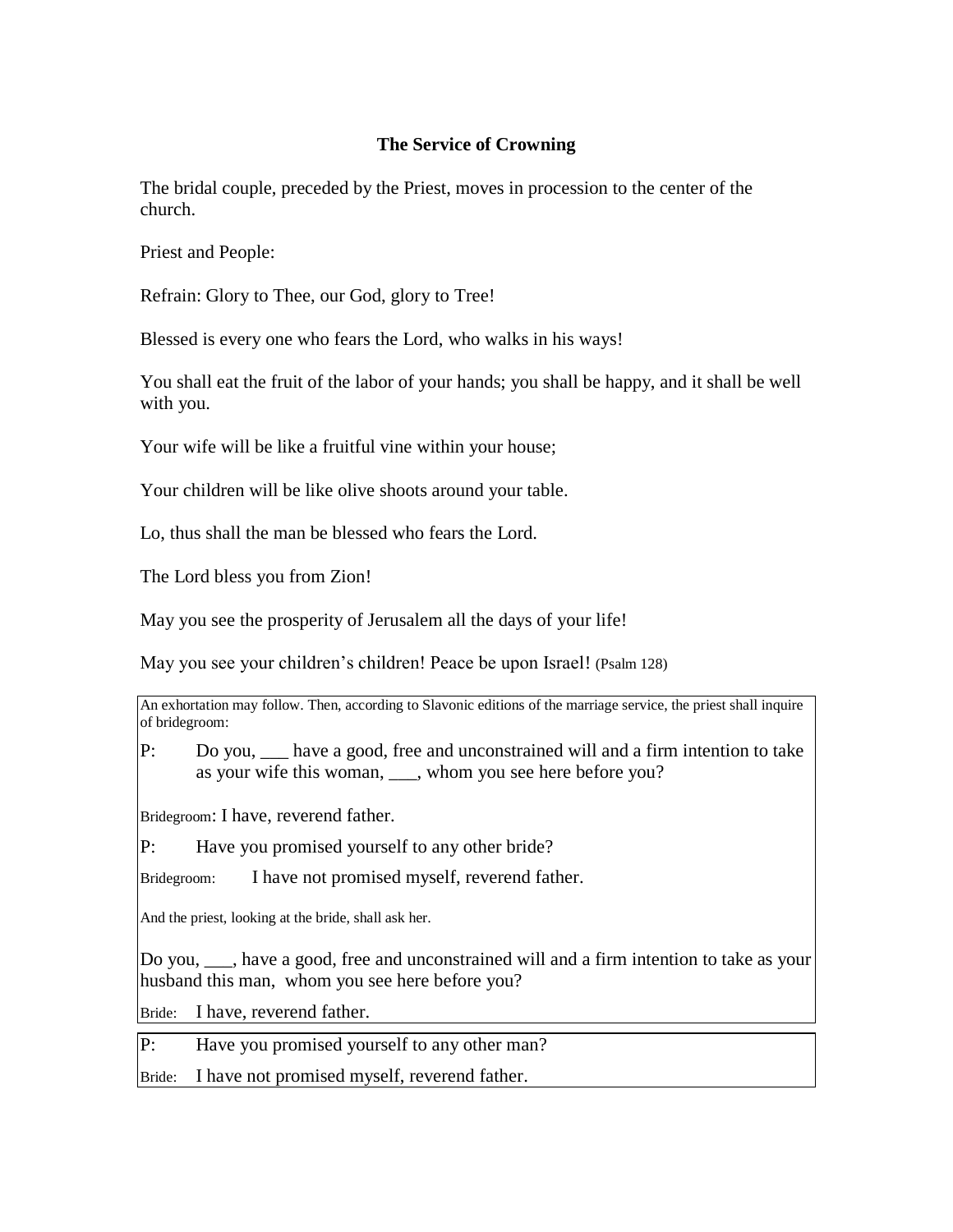- P: Blessed is the Kingdom of the Father, and of the Son, and of the Holy Spirit, now and ever and unto ages of ages.
- Pp: Amen.
- D: In peace let us pray to the Lord.
- Pp: Lord, have mercy.
- D: For the peace from above and for the salvation of our souls, let us pray to the Lord.
- Pp: Lord, have mercy.
- D: For the peace of the whole world, for the welfare of the holy churches of God, and for the union of all, let us pray to the Lord.
- Pp: Lord, have mercy.
- D: For this holy house and for those who enter with faith, reverence, and the fear of God, let us pray to the Lord.
- Pp: Lord, have mercy.
- D: For His Beatitude, our Metropolitan and for His (Eminence, Grace), our (Archbishop, Bishop), for the honorable priesthood, the diaconate in Christ, for all the clergy and the people, let us pray to the Lord.
- Pp: Lord, have mercy.
- D: For the servants of God, <u>equal and</u> sum who are now being united to each other in the community of marriage, and for their salvation, let us pray to the Lord.
- Pp: Lord, have mercy.
- D: That He will bless this marriage, as He blessed the marriage in Cana of Galilee, let us pray to the Lord.
- Pp: Lord, have mercy.
- D: That He will grant to them chastity, and of the fruit of the womb as is expedient for them, let us pray to the Lord.
- Pp: Lord, have mercy.
- D: That He will make them glad with the sight of sons and daughters, let us pray to the Lord.
- Pp: Lord, have mercy.
- D: That He will grant to them enjoyment of the blessing of children, and a blameless life, let us pray to the Lord.
- Pp: Lord, have mercy.
- D: That He will grant to them and to us, all our petitions which are unto salvation, let us pray to the Lord.
- Pp: Lord, have mercy.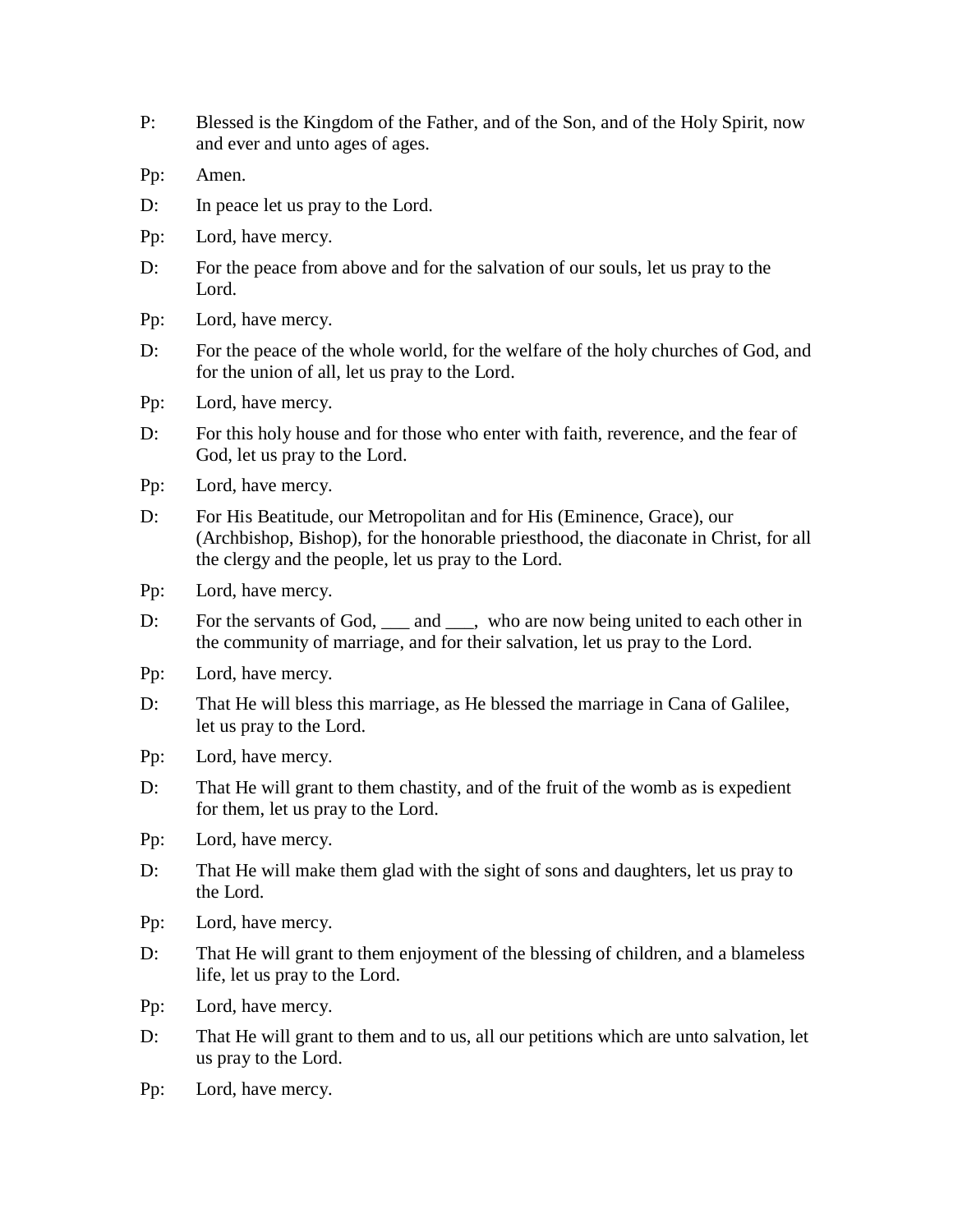- D: That He will deliver them and us from all affliction, wrath, danger, and necessity, let us pray to the Lord.
- Pp: Lord, have mercy.
- D: Help us, save us, have mercy on us, and keep us, O God, by Thy grace.
- Pp: Lord, have mercy.
- D: Commemorating our most holy, most pure, most blessed and glorious Lady Theotokos and ever-virgin Mary with all the saints, let us commend ourselves and each other, and all our life unto Christ our God.
- Pp: To Thee, O Lord.
- P: For unto Thee are due all glory, honor, and worship. to the Father, and to the Son, and to the Holy Spirit, now and ever and unto ages of ages.
- Pp: Amen.
- D: Let us pray to the Lord.
- Pp: Lord, have mercy.

Then the priest recites aloud the following prayer:

P: O God most pure, fashioner of every creature, who didst transform the rib of our fore father Adam into a wife, because of Thy love towards mankind, and didst bless them and say to them: Be fruitful and multiply, and fill the earth and subdue it, who didst make of the two one flesh: Therefore a man leaves his father and his mother and cleaves to his wife, and the two shall become one flesh, and what God has joined together, let no man put asunder: Thou didst bless Thy servant Abraham, and opening the womb of Sarah didst make him to be the father of many nations. Thou didst give Isaac to Rebecca: and didst bless her in childbearing. Thou didst join Jacob unto Rachel, and from them didst bring forth the twelve patriarchs. Thou didst unite Joseph and Aseneth, giving to them Ephraim and Manasseh as the fruit of their procreation. Thou didst accept Zechariah and Elizabeth, and didst make their offspring to be the Forerunner. From the root of Jesse according to the flesh, Thou didst bud forth the Ever-virgin one, and wast incarnate of her, and wast born of her for the redemption of the human race. Through Thine unutterable gift and manifold goodness, Thou didst come to Cana of Galilee, and didst bless the marriage there, to make manifest that it is Thy will that there should be lawful marriage and procreation. Do Thou, the same all-holy Master, accept the prayers of us Thy servants. As Thou wast present there, be also present here with Thine invisible protection. Bless this marriage, and grant to these Thy servants, \_\_\_ and \_\_\_, a peaceful life, length of days, chastity, mutual love in the bond of peace, long-lived offspring, gratitude from their children. a crown of glory that does not fade away. Graciously grant that they may see their children's children. Preserve their bed unassailed, and give them of the dew of heaven from on high, and of the fatness of the earth. Fill their houses with wheat, wine and oil and with every good thing, so that they may give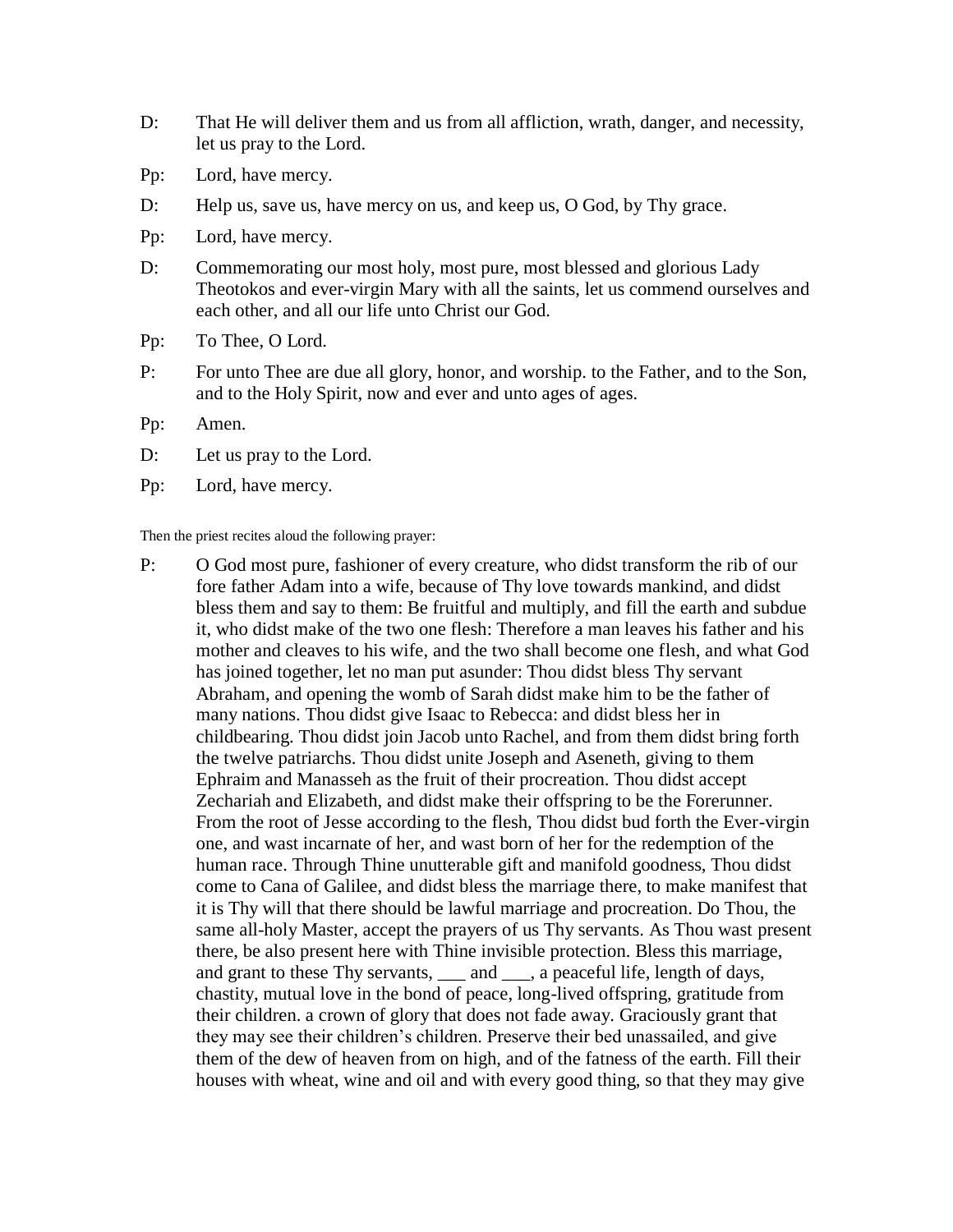in turn to those in need; and grant also to those here present with them all their petitions which are for their salvation.

For Thou art the God of mercies, and of bounties, and of love towards mankind, and unto Thee we ascribe glory: to the Father, and to the Son, and to the Holy Spirit, now and ever and unto ages of ages.

Pp: Amen.

- D: Let us pray to the Lord.
- Pp: Lord, have mercy.

Then the priest recites aloud the following prayer:

P: Blessed art Thou, O Lord our God, priest of mystical and undefiled marriage, and ordain er of the law of the marriage of the body; preserver of immortality, and provider of the good things of life; the same master who in the beginning didst make man and establish him as a king over creation, and didst say: "It is not good that man should be alone up on the earth. Let us make a helper fit for him." Taking one of his ribs, Thou didst fashion woman; and when Adam saw her he said: "This is at last bone of my bones and flesh of my flesh; she shall be called Woman, because she was taken out of Man." For this reason a man shall leave his father and mother and be joined to his wife, and the two shall become one flesh; what therefore God has joined together, let no man put asunder: Do Thou now also, 0 Master, our Lord and our God, send down Thy heavenly grace upon these Thy servants, and grant that this Thy handmaiden may be subject to her husband in all things, and that this Thy servant may be the head of his wife, so that they may live according to Thy will.

Bless them, 0 Lord our God, as Thou didst bless Abraham and Sarah. Bless them, O Lord our God, as Thou didst bless Isaac and Rebecca. Bless them, 0 Lord our God, as Thou didst bless Jacob and all the patriarchs. Bless them, 0 Lord our God, as Thou didst bless Joseph and Aseneth. Bless them, O Lord our God, as Thou didst bless Moses and Zipporah. Bless them, 0 Lord our God, as Thou didst bless Joachim and Anna. Bless them, 0 Lord our God, as Thou didst bless Zechariah and Elizabeth.

Preserve them, O Lord our God, as Thou didst preserve Noah in the ark. Preserve them, O Lord our God, as Thou didst preserve Jonah in the belly of the whale. Preserve them, O Lord our God, as Thou didst preserve the three holy children from the fire, sending down upon them dew from heaven; and let that gladness come upon them which the blessed Helen had when she found the precious cross.

Remember them, O Lord our God, as Thou didst remember Enoch, Shem, Elijah. Remember them, O Lord our God, as Thou didst remember Thy forty holy martyrs, sending down upon them crowns from heaven. Remember them, O Lord our God, and the parents who have nurtured them, for the prayers of parents make firm the foundations of houses. Remember, 0 Lord our God, Thy servants, the groomsman and the bridesmaid of the bridal pair, who have come together in this joy.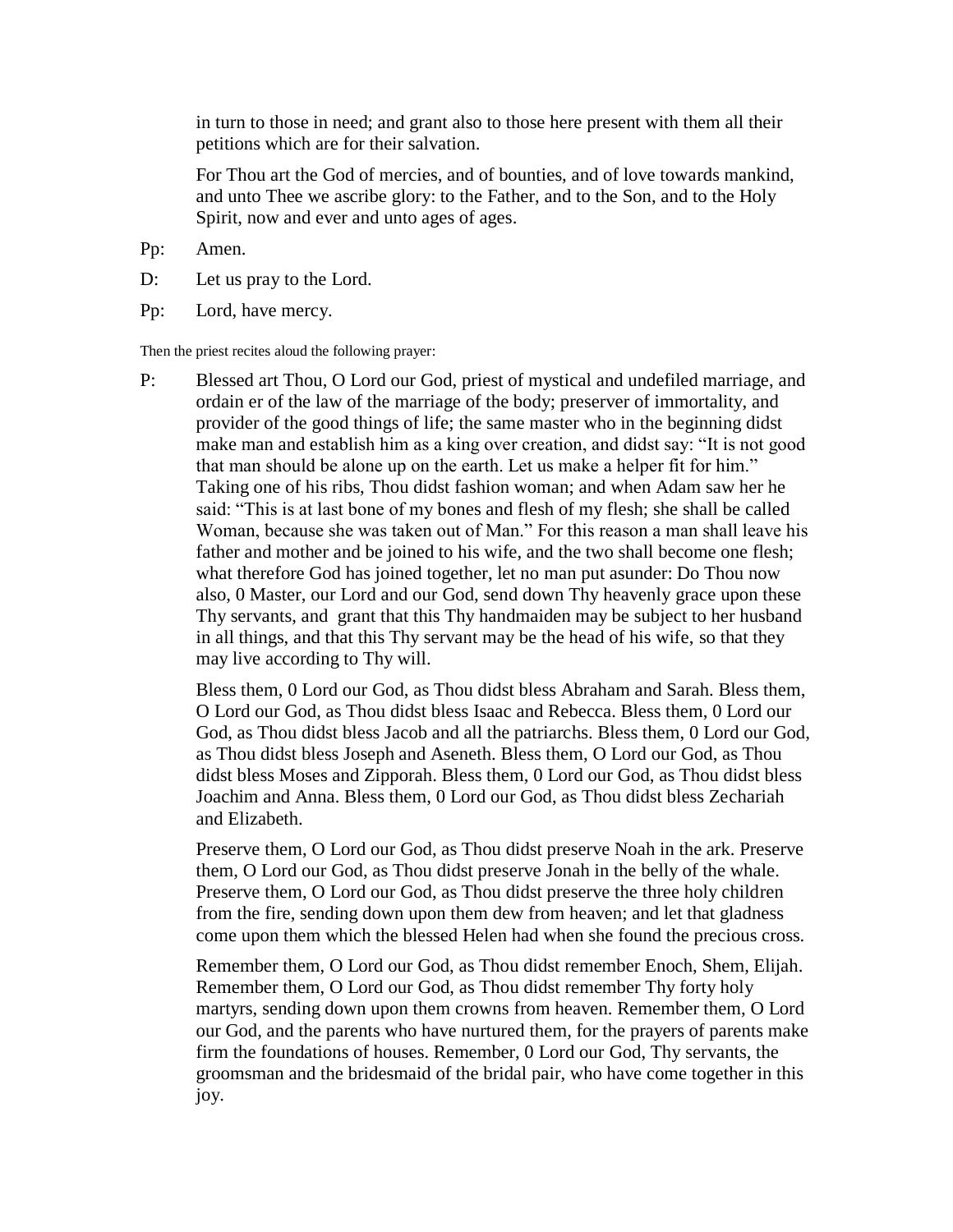Remember, O Lord our God, Thy servant, \_\_\_, and Thy handmaiden, \_\_\_, and bless them. Grant them of the fruit of their bodies, fair children, concord of soul and body. Exalt them like the cedars of Lebanon, like a luxuriant vine. Give them offspring in number like unto full ears of grain; so that, having enough of all things, they may abound in every work that is good and acceptable unto Thee. Let them see their children's children, like olive shoots around their table; so that, finding favor in Thy sight, they may shine like the stars of heaven, in Thee our God. For unto Thee are due an glory, honor, and worship: to the Father, and to the Son, and to the Holy Spirit, now and ever and unto ages of ages.

- Pp: Amen.
- D: Let us pray to the Lord.

Pp: Lord, have mercy.

And again the priest prays aloud.

P: O holy God, who didst form man from the dust, and didst fashion woman from his rib, and didst join her unto him as a helper, for it seemed good to Thy majesty that man should not be alone upon the earth: Do Thou, the same Lord, stretch out now also Thy hand from Thy holy dwelling-place, and unite this Thy servant,  $\Box$ , and this Thy handmaiden,  $\Box$ ; for by Thee is the husband joined unto the wife. Unite them in one mind; wed them into one flesh, granting to them the fruit of the body and the procreation of fair children.

For Thine is the Majesty, and Thine is the Kingdom and the power and the glory: of the Father, and of the Son, and of the Holy Spirit, now and ever and unto ages of ages.

Pp: Amen.

The priest takes the crowns, which recall those with which the "martyrs," or witnesses of Christ, are crowned in heaven, and crowns first the bridegroom, saying:

P: The servant of God,  $\Box$ , is crowned unto the handmaiden of God,  $\Box$ , in the name of the Father, and of the Son, and of the Holy Spirit.

So also he crowns the bride, saying:

P: The handmaiden of God,  $\Box$ , is crowned unto the servant of God,  $\Box$ , in the name of the Father, and of the Son, and of the Holy Spirit.

Then he blesses them three times, saying each time:

- P: O Lord our God, crown them with glory and honor.
- D: Let us attend.
- P: peace be unto all.
- R: And to your spirit.
- D: Wisdom!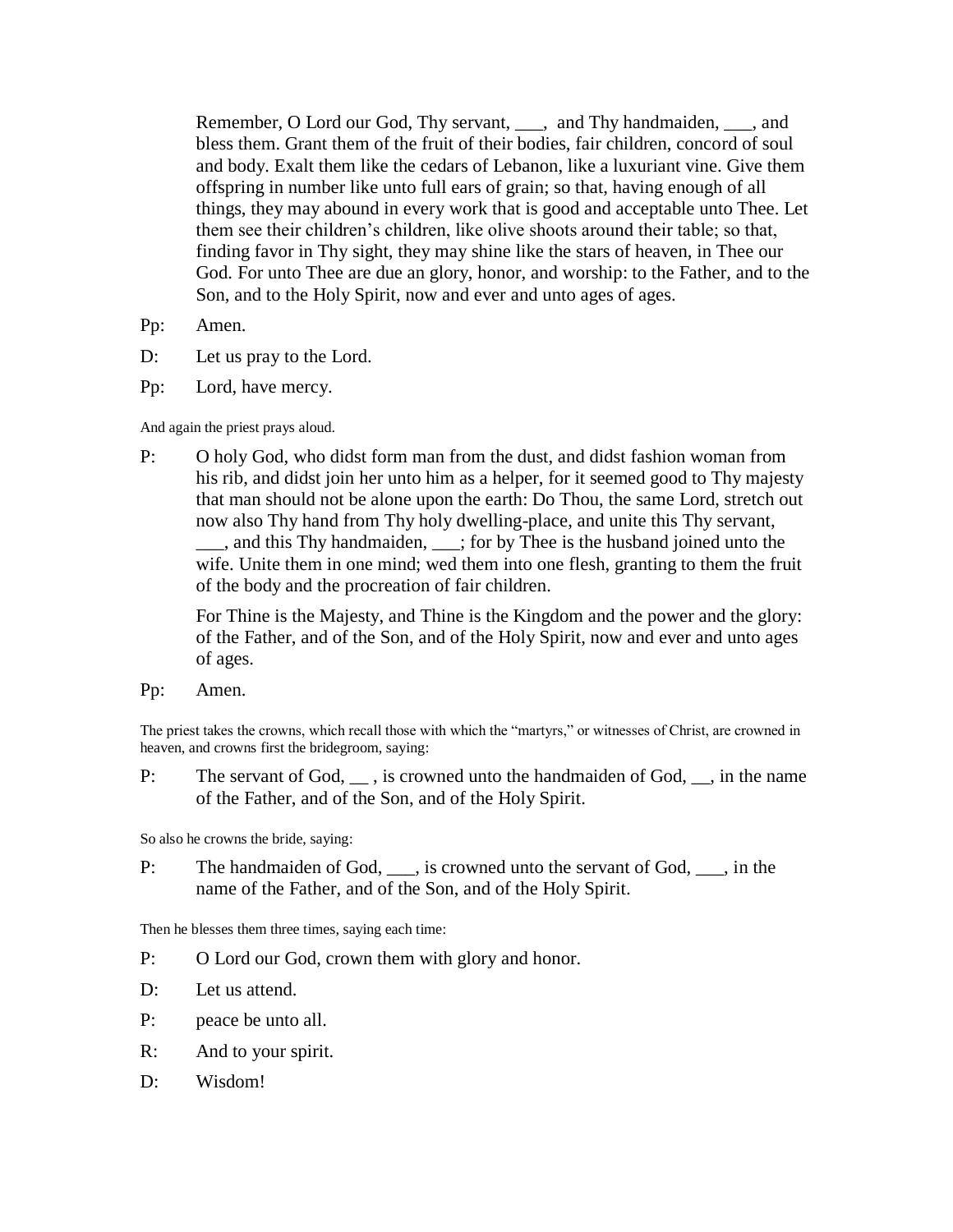R: The Prokeimenon in the eighth tone. (Psalm 21):

Thou hast set upon their heads crowns of precious stones; they asked life of Thee, and Thou gavest it them.

- V: Yea, Thou wilt make them most blessed for ever; Thou wilt make them glad with the joy of Thy presence.
- D: Wisdom!
- R: The reading from the Epistle of the holy Apostle Paul to the Ephesians (5:20-33):
- D: Let us attend.
- R: Brethren: Give thanks always and for everything in the name of our Lord Jesus Christ to God the Father. Be subject to one another out of reverence for Christ. Wives, be subject to your husbands, as to the Lord. For, the husband is the head of the wife as Christ is the head of the church, His body, and is Himself its Savior. As the church is subject to Christ, so let wives also be subject in everything to their husbands. Husbands, love your wives, as Christ loved the church and gave Himself up for her, that He might sanctify her, having cleansed her by the washing of water with the word, that the church might be presented before Him in splendor, without spot or wrinkle or any such thing, that she might be holy and with out blemish. Even so husbands should love their wives as their own bodies. He who loves his wife loves himself. For no man ever hates his own flesh, but nourishes and cherishes it, as Christ does the church, because we are members of His body. "For this reason a man shall leave his father and mother and be joined to his wife, and the two shall become one." This is a great mystery, and I take it to mean Christ and the church; however, let each one of you love his wife as himself and let the wife see that she respects her husband.
- P: Peace be unto you, Reader.
- R: And to your spirit. Alleluia! Alleluia! Alleluia!
- Pp: Alleluia! Alleluia! Alleluia!
- V: (Ps. 12 Tone 5): Thou, O Lord, shalt protect us and preserve us from this generation forever.
- P: Peace be unto all.
- Pp: And to your spirit.
- P: The reading from the Holy Gospel according to Saint John. (2:1-11)
- Pp: Glory to Thee, O Lord, glory to Thee.
- D: Let us attend.
- P: In those days there was a marriage at Cana in Galilee, and the mother of Jesus was there; Jesus also was invited to the marriage, with His disciples. When the wine failed, the mother of Jesus said to Him, "They have no wine." And Jesus said to her, "0 woman, what have you to do with me? My hour has not yet come." His mother said to the servants, "Do whatever He tells you." Now six stone jars were standing there, for the Jewish rites of purification, each holding twenty or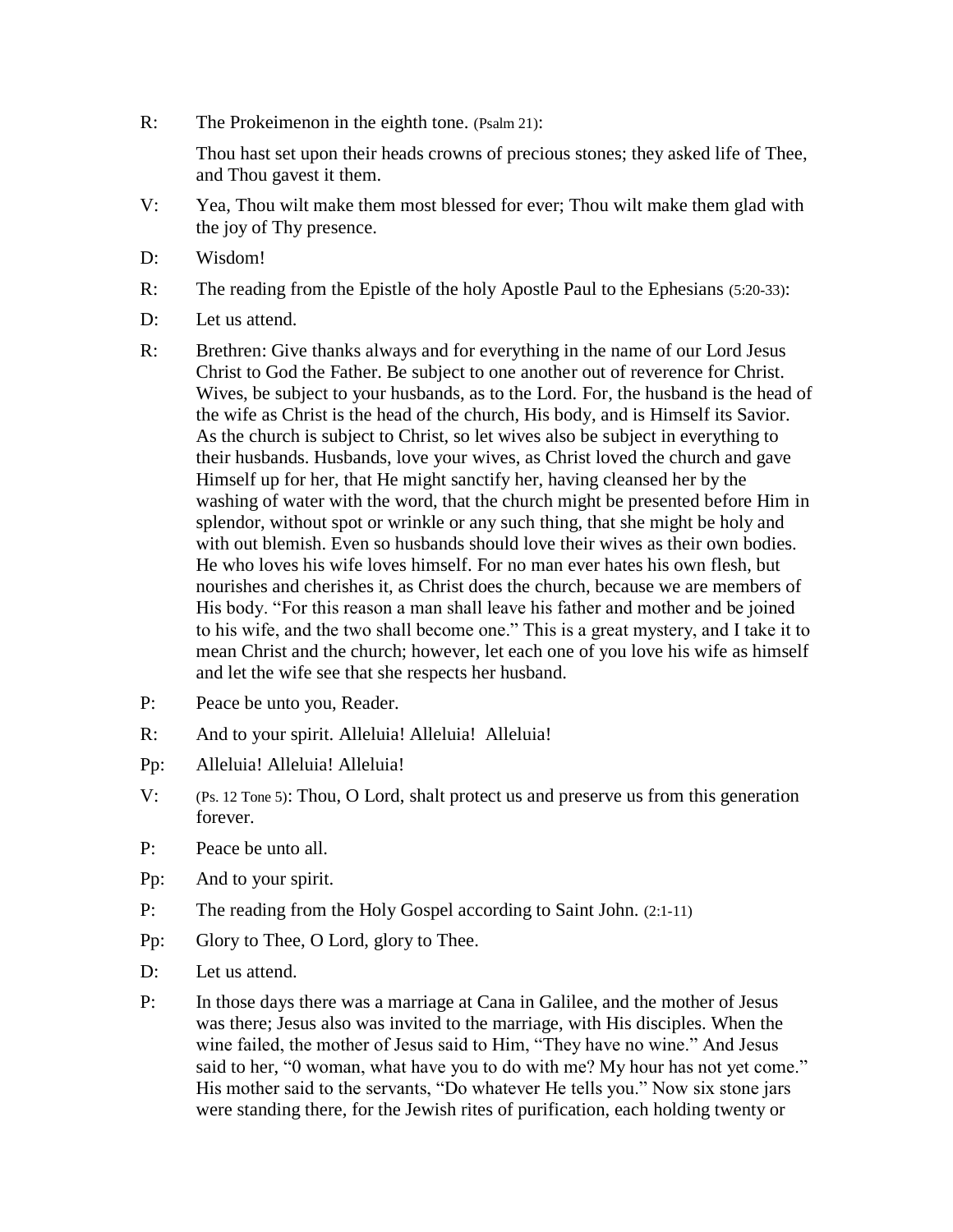thirty gallons. Jesus said to them, "Fill the jars with water." And they filled them up to the brim. He said to them, "Now draw some out, and take it to the steward of the feast." So they took it. When the steward of the feast tasted the water now become wine, and did not know where it came from (though the servants who had drawn the water knew), the steward of the feast called the bridegroom and said to him, "Every man serves the good wine first; and when men have drunk freely, then the poor wine; but you have kept the good wine until now." This, the first of his signs, Jesus did at Cana in Galilee, and manifested His glory, and His disciples believed in Him.

- Pp: Glory to Thee, O Lord, glory to Thee.
- D: Let us all say with all our soul and with all our mind, let us say.
- Pp: Lord, have mercy.
- D: O Lord almighty, the God of our Fathers, we pray Thee, hearken and have mercy.
- Pp: Lord, have mercy
- D: Have mercy on us, O God, according to Thy great goodness, we pray Thee, hearken and have mercy.
- Pp: Lord, have mercy. (3)
- D: Again we pray for mercy, life, peace, health, salvation, and visitation for the servants of God, and (and he mentions also whomever else he wishes), and for the pardon and remission of their sins.
- Pp: Lord, have mercy. (3)
- P: For Thou art a merciful God, and lovest mankind, and unto Thee we ascribe glory: to the Father, and to the Son, and to the Holy Spirit, now and ever and unto ages of ages.
- Pp: Amen.
- D: Let us pray to the Lord.
- Pp: Lord, have mercy.
- P: O Lord our God, who in Thy saving dispensation didst vouchsafe by Thy presence in Cana of Galilee to declare marriage honorable: Do Thou, the same Lord, now also maintain in peace and concord Thy servants, and , whom Thou hast been pleased to join together. Cause their marriage to be honorable. Preserve their bed blameless. Mercifully grant that they may live together in purity; and enable them to reach a ripe old age, walking in Thy commandments with a pure heart.

For Thou art our God, the God of mercy and salvation, and unto Thee we ascribe glory: to the Father, and to the Son, and to the Holy Spirit, now and ever and unto ages of ages.

Pp: Amen.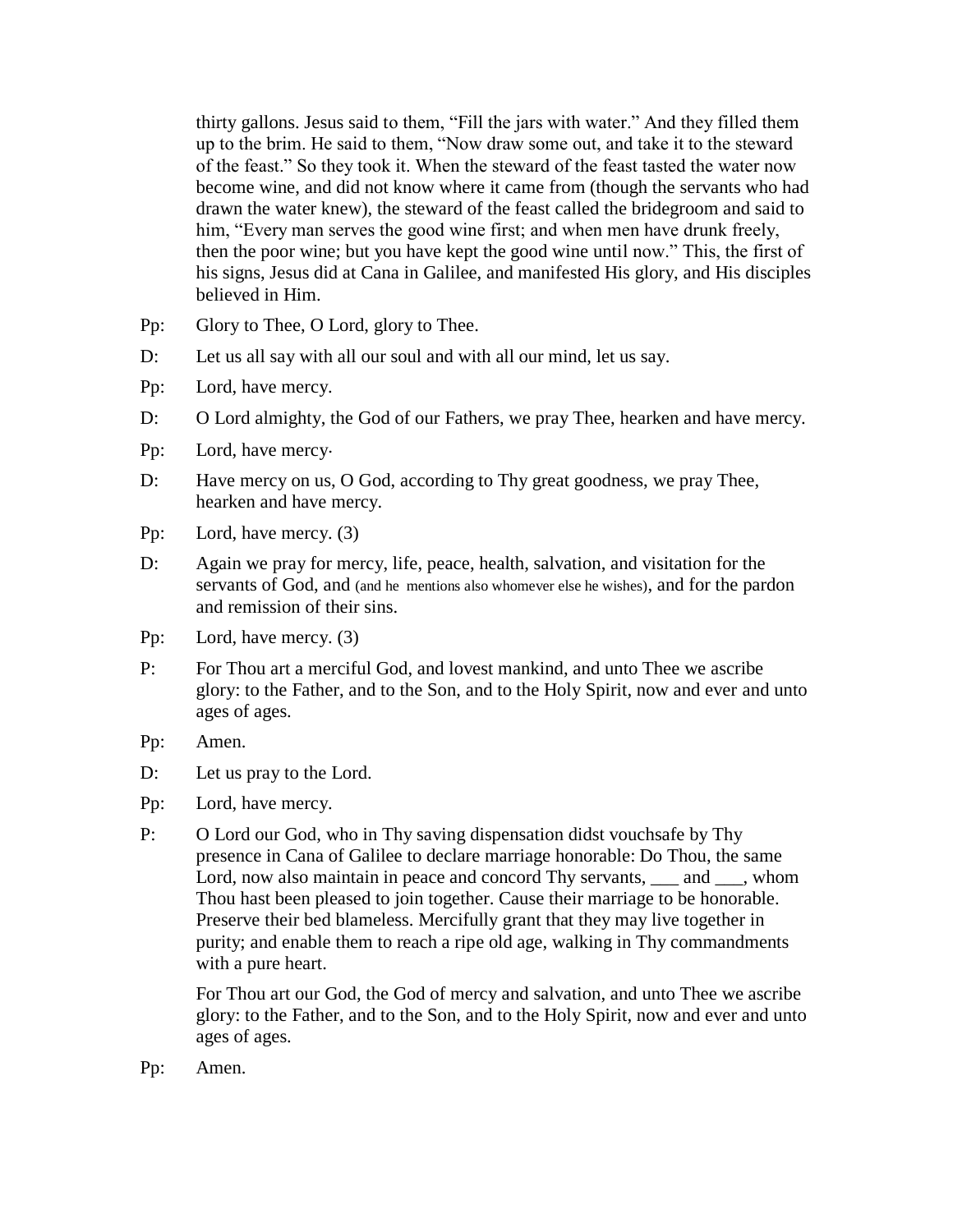- D: Help us, save us, have mercy on us, and keep us, O God, by Thy grace.
- Pp: Lord, have mercy.
- D: That the whole day may be perfect, holy, peaceful, and sinless, let us ask of the Lord.
- Pp: Grant it, O Lord.
- D: An angel of peace, a faithful guide, a guardian of our souls and bodies, let us ask of the Lord.
- Pp: Grant it, O Lord.
- D: Pardon and remission of our sins and transgressions, let us ask of the Lord.
- Pp: Grant it, O Lord.
- D: All things that are good and profitable for our souls, and peace for the world, let us ask of the Lord.
- Pp: Grant it, O Lord.
- D: That we may complete the remaining time of our life in peace and repentance, let us ask of the Lord.
- Pp: Grant it, O Lord.
- D: A Christian ending to our life, painless, blameless, and peaceful; and a good defense before the dread judgment seat of Christ, let us ask of the Lord,
- Pp: Grant it, O Lord.
- D: Having asked for the unity of the Faith, and communion of the Holy Spirit, let us commend ourselves and each other, and all our life unto Christ our God.
- Pp: To Thee, O Lord.
- P: And make us worthy, 0 Master, that with boldness and without condemnation we may dare to call on Thee, the heavenly God, as Father, and to say:
- Pp: Our Father, who art in heaven, hallowed be Thy name. Thy Kingdom come. Thy will be done, on earth as it is in heaven. Give us this day our daily bread; and forgive us our trespasses, as we forgive those who trespass against us; and lead us not into temptation, but deliver us from evil.
- P: For Thine is the Kingdom, and the power, and the glory: of the Father, and of the Son, and of the Holy Spirit, now and ever and unto ages of ages.
- Pp: Amen.
- P: Peace be unto all.
- Pp. And to your spirit.
- D: Bow your heads unto the Lord.
- Pp: To Thee, O Lord.

Then the common cup is brought and the priest blesses it.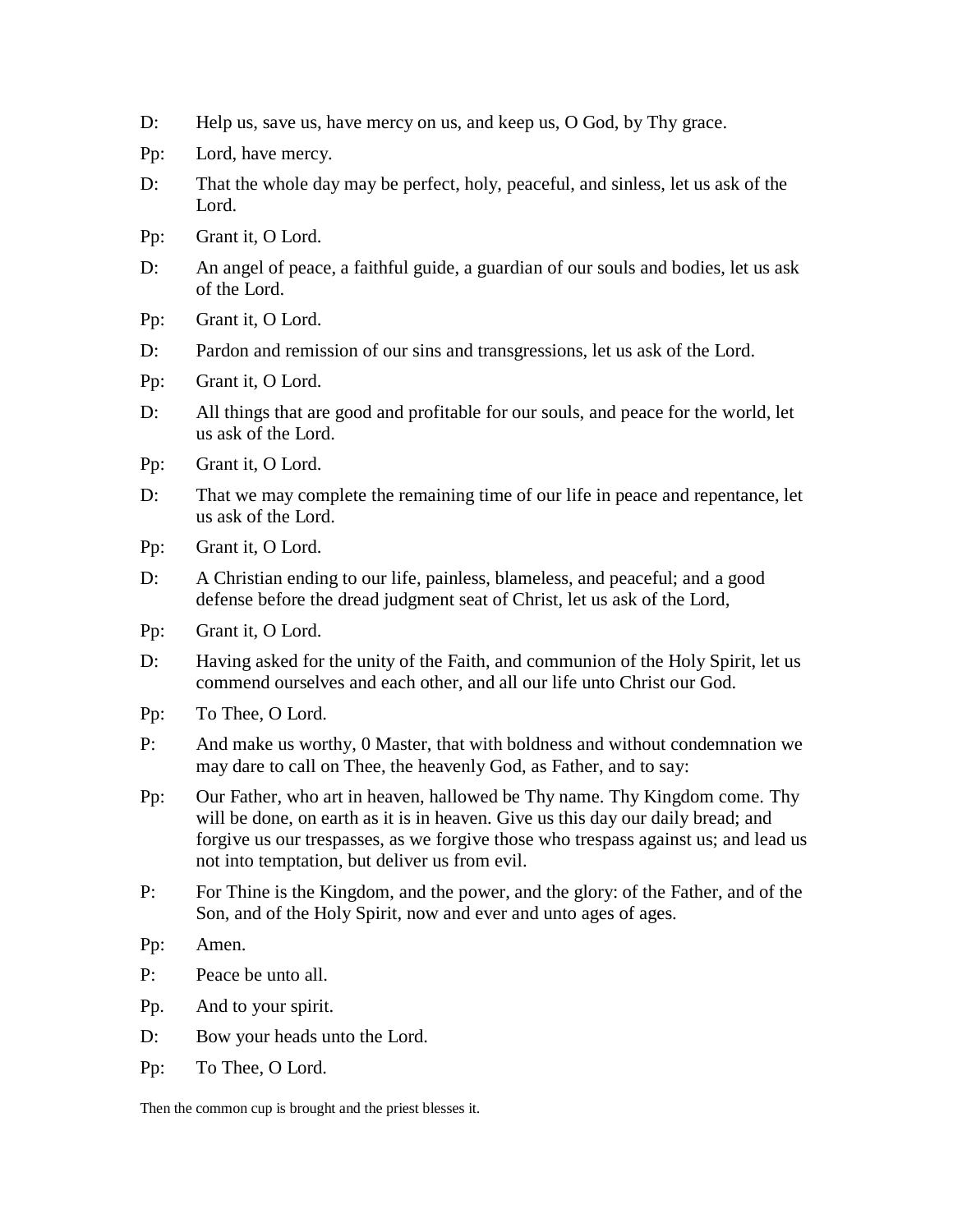- D: Let us pray to the Lord.
- Pp: Lord, have mercy.
- P: O God, who hast created all things by Thy might, and hast made firm the world, and adornest the crown of all that Thou hast made: Bless now, with Thy spiritual blessing, this common cup, which Thou dost give to those who are now united for the community of marriage.

For blessed is Thy name, and glorified is Thy Kingdom, of the Father, and of the Son, and of the Holy Spirit, now and ever and unto ages of ages.

Pp: Amen.

Then, taking the cup, the priest gives it to them three times; first to the bridegroom and then to the bride. Then immediately the priest takes them, the groomsmen behind them holding their crowns, and leads them in a circle three times around the lectern. And the priest or the People sings.

Rejoice, O Isaiah! A virgin is with child; and shall bear a Son, Emmanuel: He is both God and man; and Orient is His name; magnifying Him, we call the virgin blessed.

O holy martyrs, who fought the good fight and have received your crowns: Entreat ye the Lord, that He will have mercy on our souls.

Glory to Thee, O Christ God, the apostles' boast, the martyrs' joy, whose preaching was the consubstantial Trinity.

Then, taking the crown of the bridegroom, the priest says.

P: Be exalted like Abraham, O Bridegroom, and be blessed like Isaac, and multiply like Jacob, walking in peace, and keeping God's commandments in righteousness.

Then, taking the crown of the bride, he says.

- P: And you, 0 Bride: Be exalted like Sarah, and exult like Rebecca, and multiply like Rachel; and rejoice in your husband, fulfilling the conditions of the law, for this is well pleasing to God.
- D: Let us pray to the Lord.
- Pp: Lord, have mercy.
- P: O God, our God, who didst come to Cana of Galilee, and didst bless there the marriage feast: Bless also these Thy servants, who through Thy good providence now are united in wedlock. Bless their goings out and their comings in. Fill their life with good things. Receive their crowns into Thy Kingdom, preserving them spotless, blameless, and without reproach, unto ages of ages.
- Pp: Amen.
- P: Peace be unto all.
- Pp: And to your spirit.
- D: Bow your heads unto the Lord.